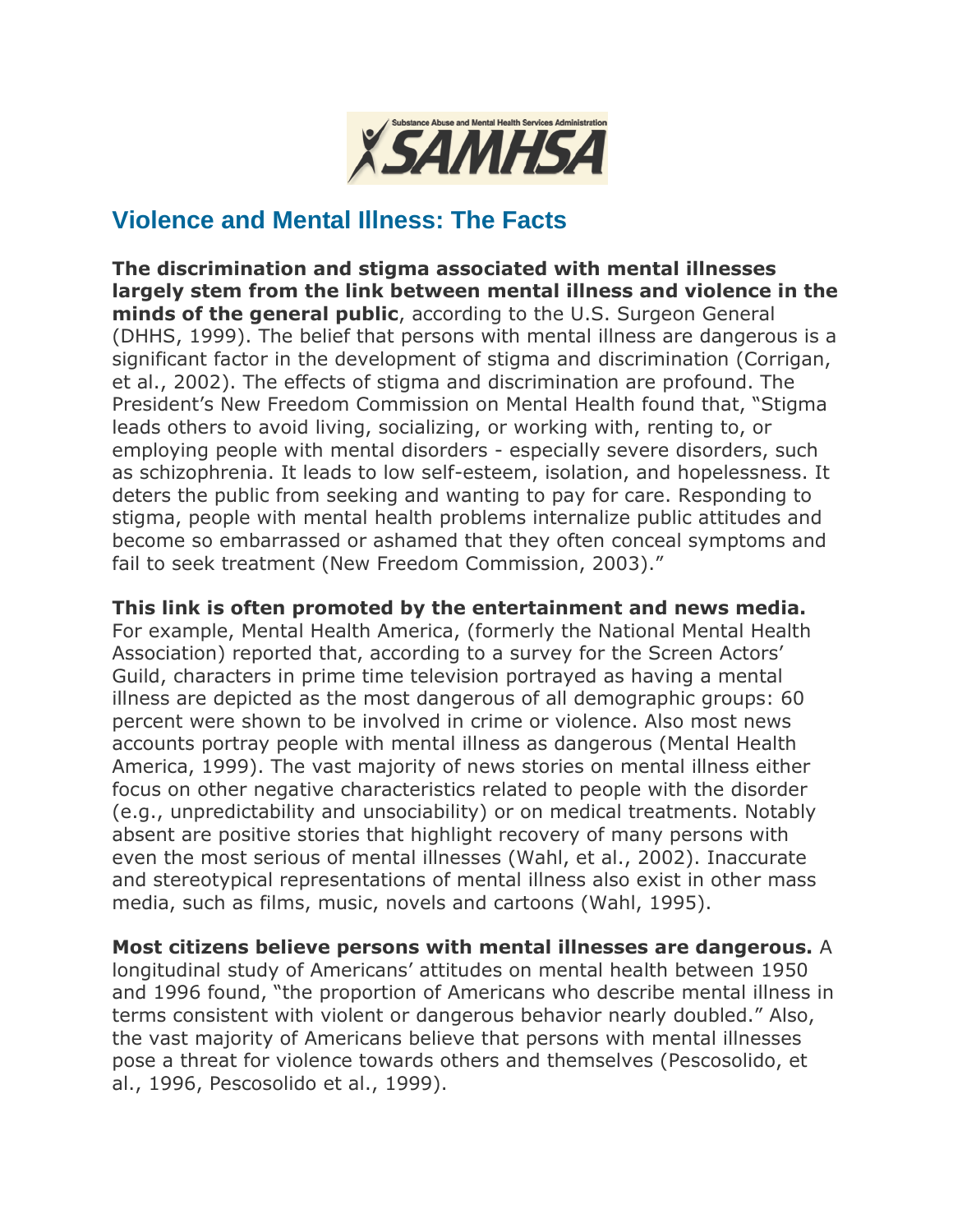**As a result, Americans are hesitant to interact with people who have mental illnesses.** Thirty-eight percent are unwilling to be friends with someone having mental health difficulties; sixty-four percent do not want someone who has schizophrenia as a close co-worker, and more than sixtyeight percent are unwilling to have someone with depression marry into their family (Pescosolido, et al., 1996).

**But, in truth, people have little reason for such fears.** In reviewing the research on violence and mental illness, the Institute of Medicine concluded, "Although studies suggest a link between mental illnesses and violence, the contribution of people with mental illnesses to overall rates of violence is small," and further, "the magnitude of the relationship is greatly exaggerated in the minds of the general population" (Institute of Medicine, 2006). For people with mental illnesses, violent behavior appears to be more common when there's also the presence of other risk factors. These include substance abuse or dependence; a history of violence, juvenile detention, or physical abuse; and recent stressors such as being a crime victim, getting divorced, or losing a job (Elbogen and Johnson, 2009).

In addition:

- "Research has shown that the vast majority of people who are violent do not suffer from mental illnesses (American Psychiatric Association, 1994)."
- . ". . . [T]he absolute risk of violence among the mentally ill as a group is still very small and . . . only a small proportion of the violence in our society can be attributed to persons who are mentally ill (Mulvey, 1994)."
- In a 1998 study that compared people discharged from acute psychiatric inpatient facilities and others in the same neighborhoods, researchers found that "there was no significant difference between the prevalence of violence by patients without symptoms of substance abuse and the prevalence of violence by others living in the same neighborhoods who were also without symptoms of substance abuse (Steadman, Mulvey, Monahan, Robbins, Applebaum, Grisso, Roth, and Silver, 1998)."

People with psychiatric disabilities are far more likely to be victims than perpetrators of violent crime (Appleby, et al., 2001). Researchers at North Carolina State University and Duke University found that people with severe mental illnesses—schizophrenia, bipolar disorder or psychosis—are 2 ½ times more likely to be attacked, raped or mugged than the general population (Hiday, et al., 1999).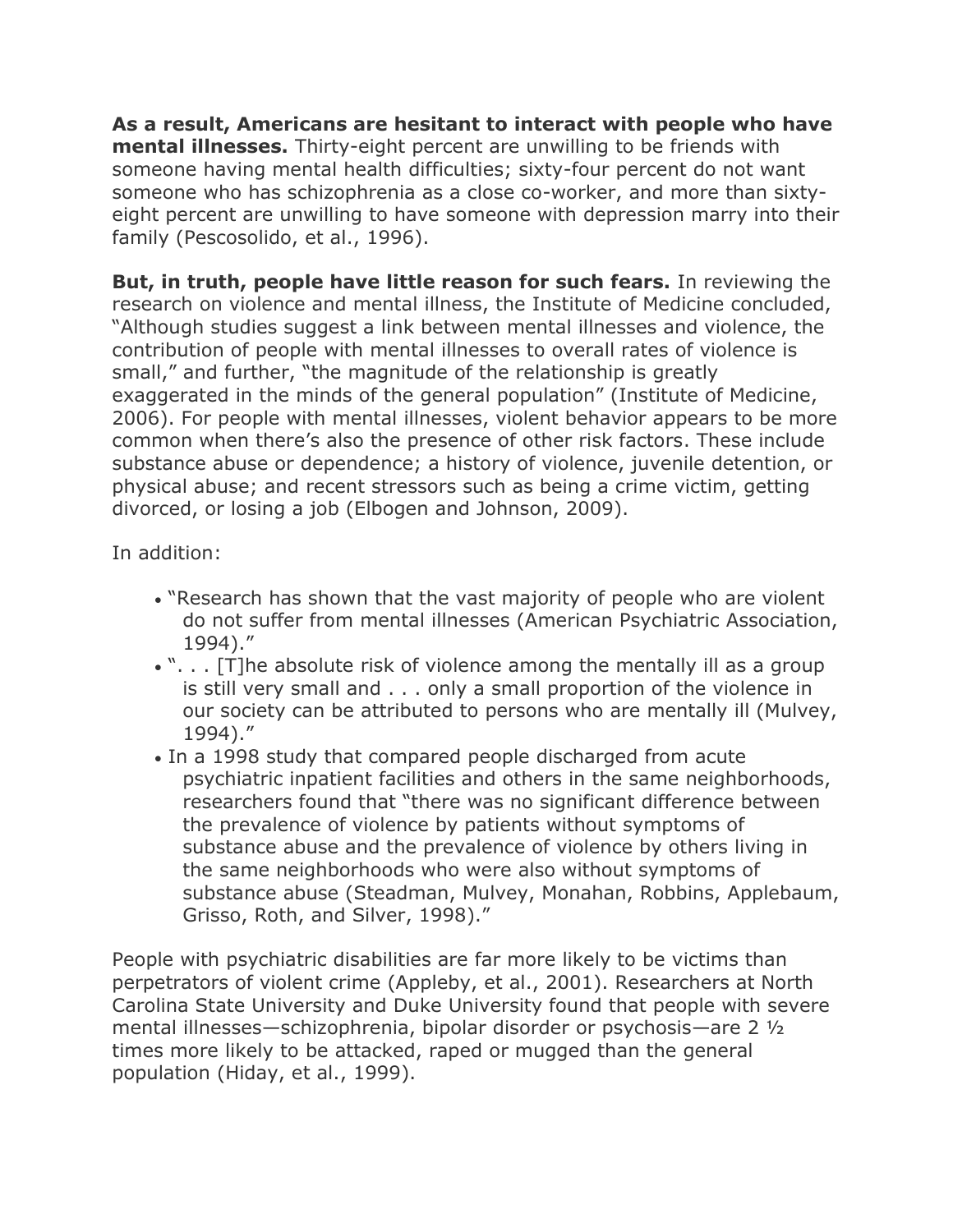People with mental illnesses can and do recover. People with mental illnesses can recover or manage their conditions and go on to lead happy, healthy, productive lives. They contribute to society and make the world a better place. People can often benefit from medication, rehabilitation, talk therapy, self help or a combination of these. One of the most important factors in recovery is the understanding and acceptance of family and friends.

 "Most people who suffer from a mental disorder are not violent there is no need to fear them. Embrace them for who they are normal human beings experiencing a difficult time, who need your open mind, caring attitude, and helpful support (Grohol, 1998)."

## **References**

American Psychiatric Association. (1994). *Fact Sheet: Violence and Mental Illness*. Washington, DC: American Psychiatric Association.

Appleby, L., Mortensen, P. B., Dunn, G., & Hiroeh, U. (2001). Death by homicide, suicide, and other unnatural causes in people with mental illness: a population-based study. *The Lancet*, 358, 2110- 2112.

Corrigan, P.W., Rowan, D., Green, A., et al. (2002). Challenging two mental illness stigmas: Personal responsibility and dangerousness. *Schizophrenia Bulletin*, 28, 293-309.

DHHS. Mental Health: *A Report of the Surgeon General*. Rockville, MD: U.S. Department of Health and Human Services, Substance Abuse and Mental health Services Administration, Center for Mental Health Services, National Institutes of Health, National Institute of Mental Health, 1999. <http://www.surgeongeneral.gov/library/mentalhealth/toc.html>

Elbogen, E.B. & Johnson, S.C. (2009). The Intricate Link Between Violence and Mental Disorder. Results From the National Epidemiologic Survey on Alcohol and Related Conditions. *Archives of General Psychiatry*, 66(2):152-161.

Grohol, J. M. (1998). Dispelling the violence myth. Psych Central. Available: [http://psychcentral.com/archives/violence.htm](http://promoteacceptance.samhsa.gov/redirect.aspx?url=http://psychcentral.com/archives/violence.htm)

Hiday, V.A., Swartz, M.S., Swanson, J.W., et al. (1999). Criminal victimization of persons with severe mental illness. *Psychiatric Services*, 50, 62-68.

Institute of Medicine, *Improving the Quality of Health Care for Mental and Substance-Use Conditions*. Washington, DC: Institute of Medicine, 2006.